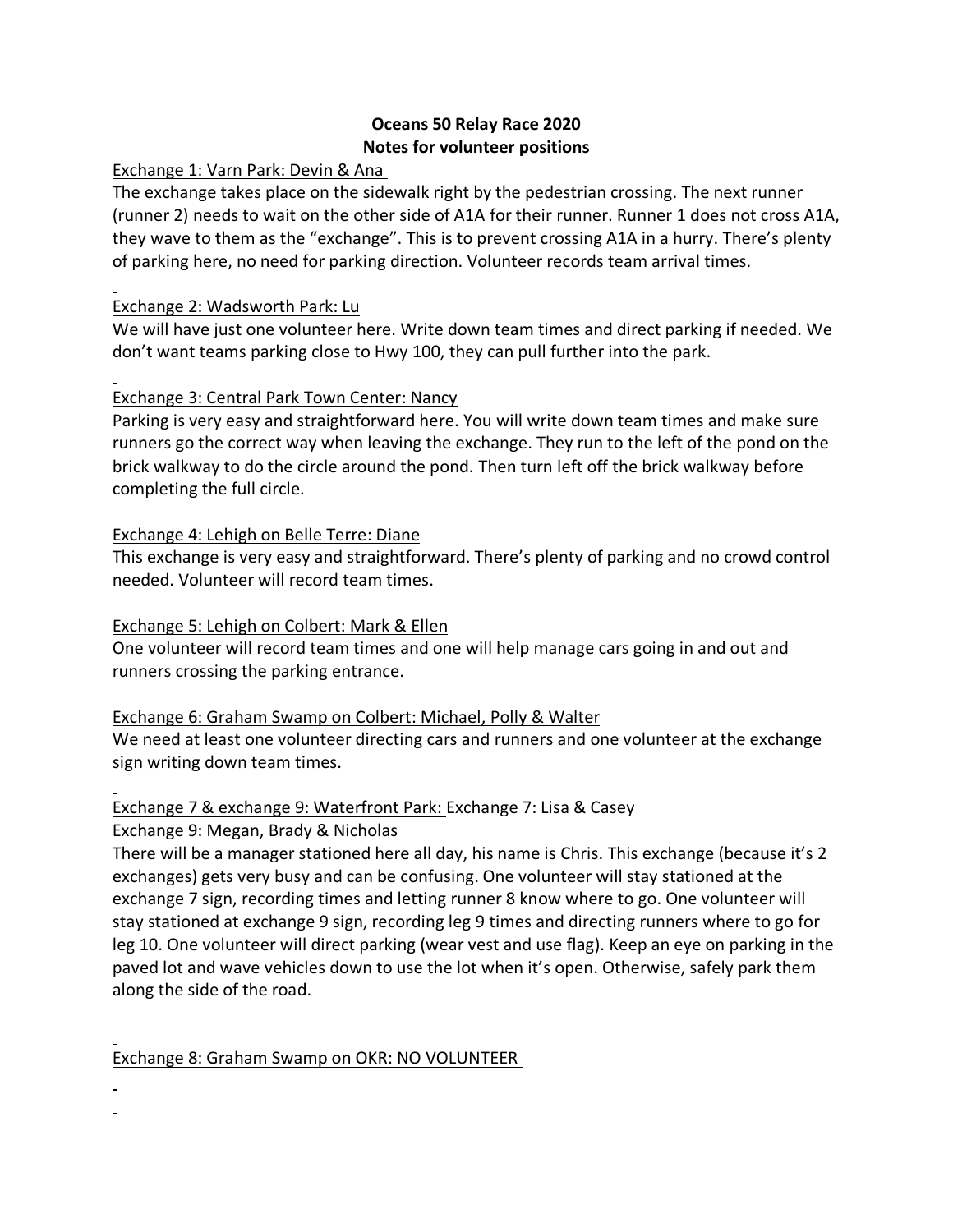# Exchange 10: Linear Park: Larry, Sue, Jackie & Martin

One volunteer needs to stay stationed near the bridge by the Palmetto Trail to make sure runners know where to go. The runner coming in to the exchange, which is runner 10, will come down St Joe's Walkway, go left over the bridge (volunteer here) and go immediately left onto the Palmetto Trail (volunteer here). The runner leaving the exchange, runner 11, will depart the exchange on the paved path around the playground and go over the bridge and turn left. Another volunteer will stay stationed at the exchange sign and record team times.

# Exchange 11: Jungle Hut Park: Kirsten & Nancy

Have one volunteer stay stationed at the exchange to record times and another volunteer (Kirsten) will be at the corner of Jungle Hut Rd and Hammock Dunes Parkway directing runners. They come from 2 different directions here so it's important you know where to tell them to go and also prevent runners from running in front of cars, there are not stop signs going N/S.

## Finish line: Mala Compra Park

The first shift will help unwrap medals, set up tents, tables and other finish line supplies. Jen will be the manager here and will assign duties, such as handing out medals, directing runners, parking, serving food, keeping water filled, etc. The second shift will relieve the first shift volunteers and then will help clean up at the end.

1st shift: Owen, Lucy, Kayli, Stacy, Danette, Jim, Sally

2nd shift: Megan, Jessica, Lisa

## **THINGS TO KNOW:**

- Heather will be meeting all of you at your exchanges. She will not have much time at each exchange so please be on time and know she will be in and out quickly, but ask any questions you have while she's there. Her number is 508-479-8856. Call her on race day if anything comes up you need help with. If you can't get in touch with her you can call me 352- 514-1283. Please call Heather first unless it's an emergency.
- Please do not leave your exchange without the sweeper relieving you. If he has not arrived and your shift has ended and you must leave, please call Heather or me.
- If it is the end of your shift and there are teams that have not come through yet please call me asap. 352-514-1283.
	- For those working exchanges 8, 9, 10 and 11: There is a chance there will be teams that are running behind. In that case, they will get my permission to double up their runners. This means they may have runners that run legs 8 and 9 at the same time (for example). Those teams should alert you that they have permission to do so. You'll just write down the time the runner leaves your exchange, even though you won't have 2 runners make an exchange.
- If you are directing cars or doing crowd control please wear a safety vest and/or use an orange flag.